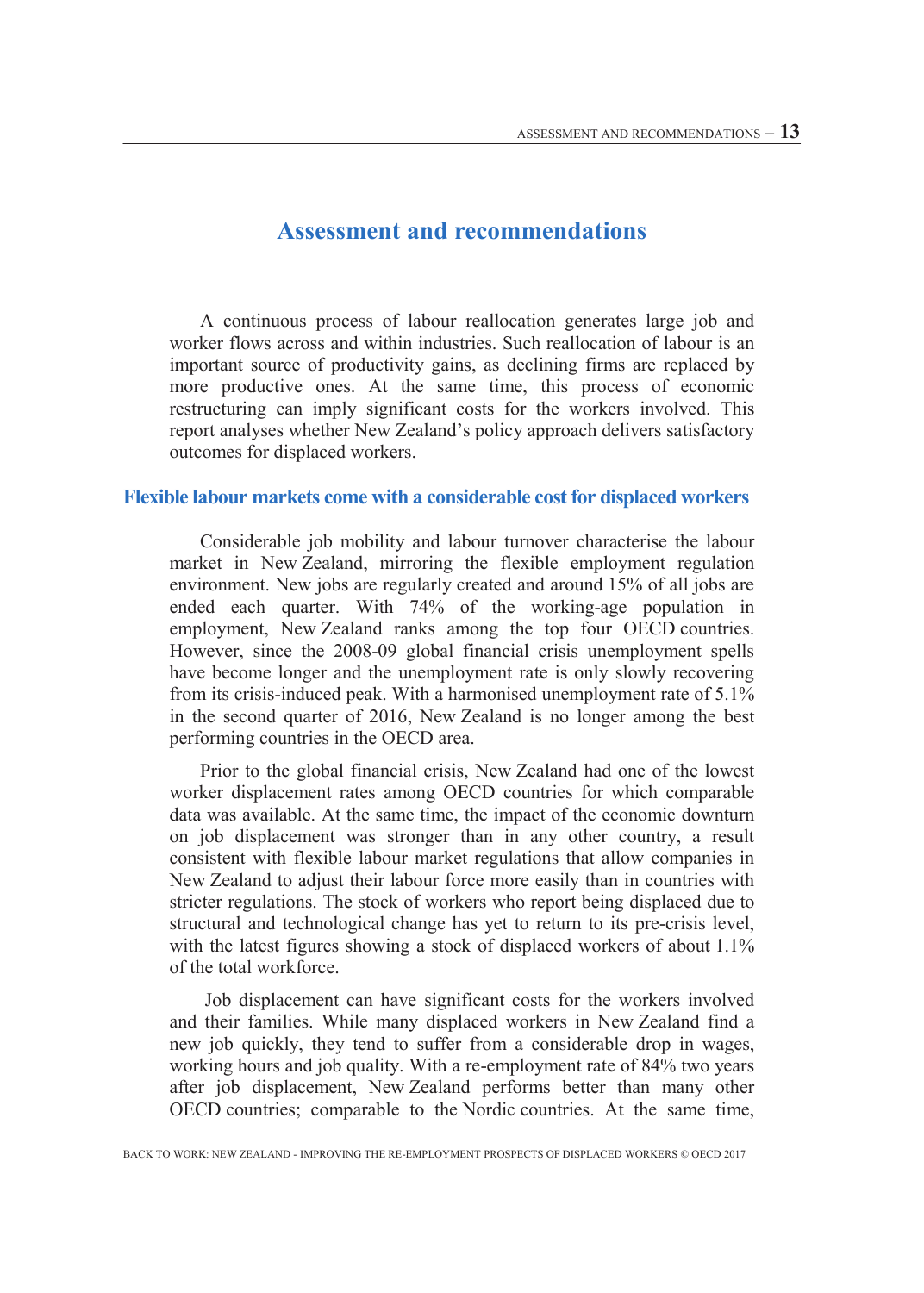wage losses for re-employed displaced workers reach 12% in the first year after displacement, compared with negligible wage effects in Germany and the United Kingdom and a loss of 6% in the United States and Portugal. While on average these wage losses are offset by redundancy payments in the first year after job loss, the average annual personal income for displaced workers in New Zealand (including government income transfers and redundancy pay) is about 20% lower in the second and third year after displacement than for non-displaced workers with similar characteristics.

To reduce the costs of economic restructuring for workers and their families, the New Zealand Government should consider how the support framework could be improved. Even in good economic times, many displaced workers need job-search support to overcome their often lower verbal, cognitive and interpersonal skills which make them more vulnerable and less employable than the average worker. Policies should seek to better identify these workers and help them finding a suitably-matched job, if needed in collaboration with private employment services. Current public policies are focussed on helping people who are far away from the labour market or have been unemployed for a long time while displaced workers are, to a large extent, left by their own to find a new job.

## **There are large inequalities in the support available for displaced workers**

The regulatory structure in New Zealand places little emphasis on preventing employee dismissals and redundancies. Flexible labour markets, in which employers can easily hire and fire workers, are seen as the best guarantee for a dynamic economy with plenty of employment opportunities for everybody. The legal protection against dismissal provided by the labour and case law in New Zealand is more flexible than in any other OECD country. In particular, notification procedures in case of dismissals and the length of the notice period workers receive upon dismissal are both amongst the most relaxed ones in the OECD. In addition, there are no statutory requirements in New Zealand labour law to provide redundancy payment upon dismissal. As such, the costs of firing people in New Zealand are low compared with other OECD countries and firms can easily adjust their employment needs when confronted with fluctuating sales or evolving production technologies. The downside of this approach is that the costs of economic restructuring largely fall onto affected workers and their families.

### *Early support depends on the negotiated employment contract*

The limited available evidence shows that about 70% of employees with an individual agreement had a notice period written into their employment contract in 2008. While white-collar workers seem to receive at least two weeks of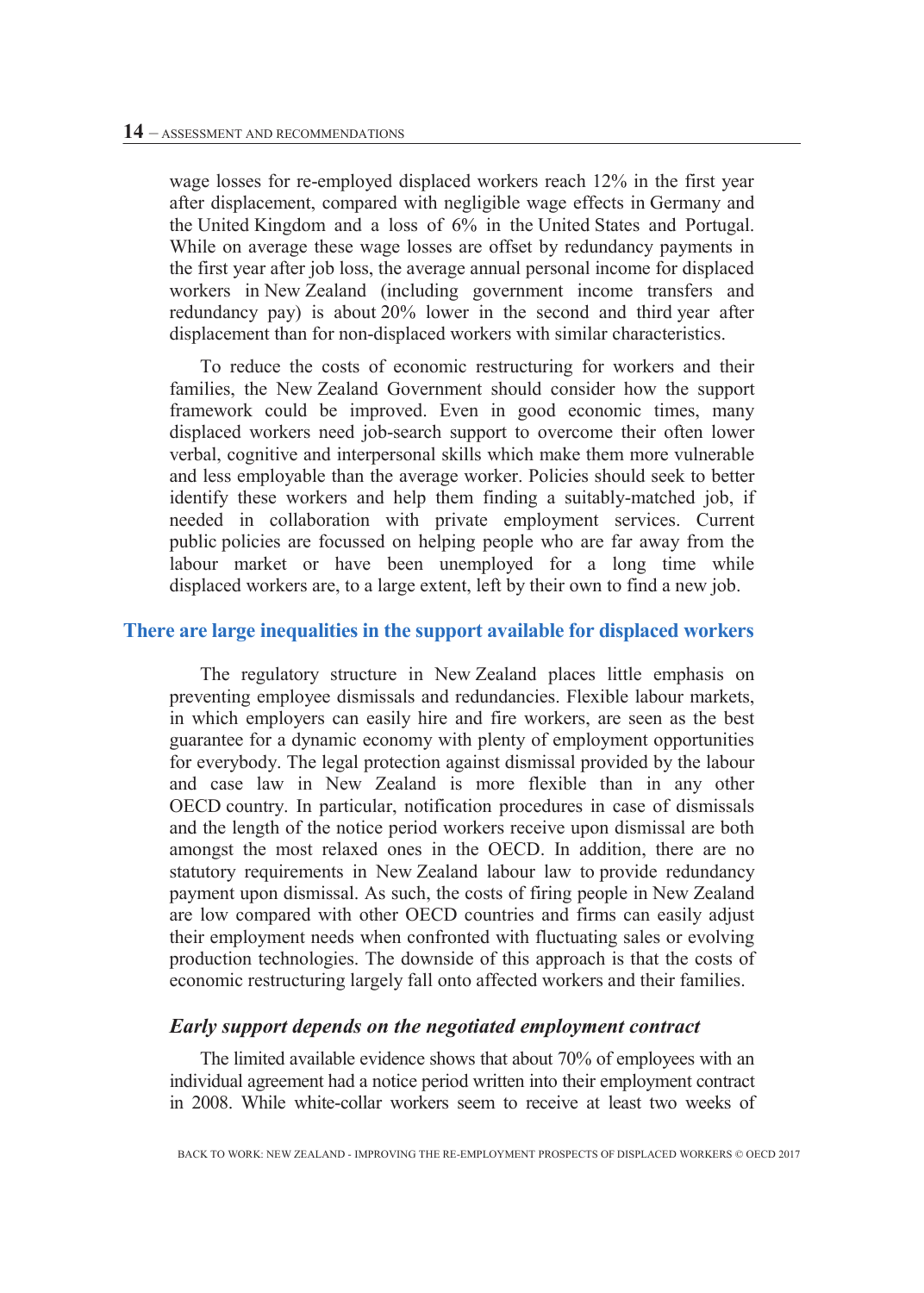notice, blue-collar workers tend to receive only one to two weeks of notice. Employees covered by collective agreements (about 20% of all wage and salary workers in 2016) are typically entitled to at least four weeks of notice period. In addition, about half of all displaced workers received a redundancy payment from their employer, with an average payment equal to around 34 weeks of wages. While the level and coverage of redundancy pay in New Zealand seem to be comparable with other OECD countries, significant differences by age, gender, educational attainment and occupation suggest important inequalities exist between workers and that the actual protection in case of dismissal largely depends on a worker's bargaining power and the good will of the employer.

Inequalities also exist in the employment support workers receive upon redundancy. Without mandatory notification requirements for redundancies, early intervention largely depends on the voluntary initiatives of employers and employees, and the degree to which local offices of the public employment service, Work and Income, are proactive. While these offices seem to respond positively to information on larger-scale redundancies, individual dismissals and multiple small-scale redundancies go largely unnoticed. In addition, the very short notice period of dismissal that some workers may receive when they are made redundant reduces the authorities' ability to properly start organising the support these workers would need to find a new job.

### *Contacting Work and Income is not usual practice*

Only few displaced workers will have contact with Work and Income after their displacement, at least in an initial stage. The New Zealand welfare system relies in the first place on individuals and their families to secure income upon job displacement and to reach out to private providers for employment support.

Unlike unemployment insurance systems in most OECD countries where benefit entitlements are based on individual contributions, the New Zealand welfare system acts as a safety net of last resort and provides only a flat-rate payment to people who have no income or no partner to support them. While redundancy payments and assets are not taken into account for the means test, the fairly low family income threshold implies that eligibility for welfare support is rapidly lost if a displaced worker's spouse is in gainful employment. In 2015, only about one-third of the stock of non-employed workers, laid-off or made redundant from their previous job reported welfare benefit receipt.

While non-eligibility for welfare benefits is one reason for not contacting Work and Income, several other aspects seem to play a role as well. First and foremost, the support Work and Income offers is typically targeted to assist disadvantaged jobseekers and the public authorities do not necessarily have anything to offer or any suitable vacancies for better-skilled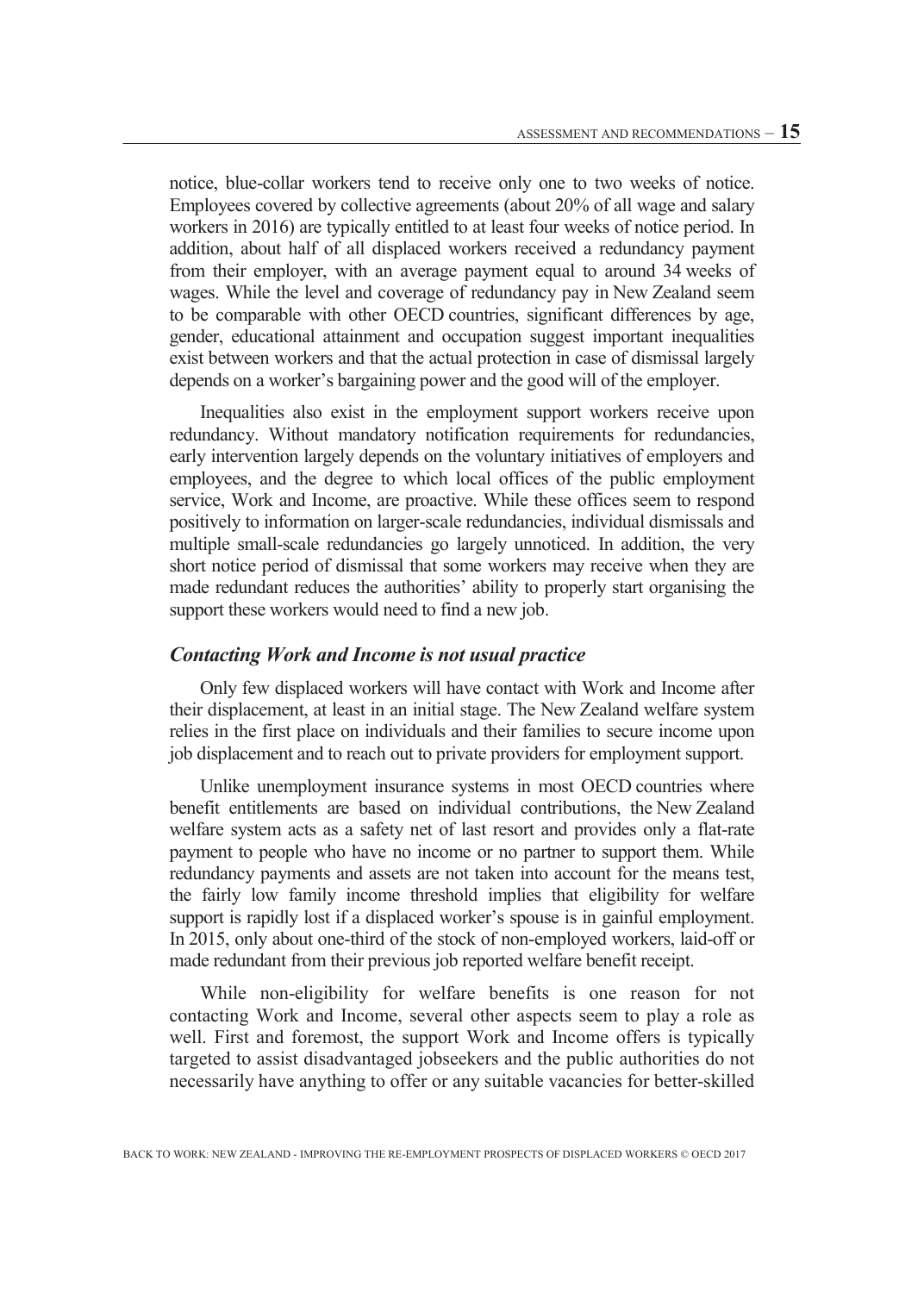displaced workers. There may also be important information and stigma barriers inhibiting welfare take-up by workers who were made redundant.

### *Spending on active labour market programmes is limited*

Work and Income does not have much direct interest or incentives to reach out proactively to displaced workers who are not entitled to welfare benefits. Resources for active labour market programmes are allocated according to the so-called investment approach and concentrated on those people where net inter-temporal fiscal savings in the welfare area are the greatest. Helping displaced workers who do not receive a first-tier welfare benefit would not generate any savings. Since displaced workers are not identified as such in the administrative data, it is unclear how much support they receive and how effective the support is to help them back into a job. Until recently, evaluations of active labour market programmes were largely focusing on getting people off benefits, rather than on the positive outcomes on employment and earnings; these elements have now been taking into account in the latest evaluation report.

In addition, resources committed to active employment programmes are low and have been falling over time. With 0.33% of GDP spent on active labour market programmes in 2014, New Zealand ranks among the bottom third of OECD countries. A range of welfare reforms in 2011 extended work obligations to a larger set of welfare beneficiaries, including especially lone parents and jobseekers with health problems. Yet, despite a significant increase in the number of participants in active labour market programmes, total public expenditure on such programmes further declined.

Displaced workers who do not contact Work and Income are very much left on their own to search for a new job or decide about a career change if they want or need it. While there are a number of government websites that help people in their search for training, there is no government agency, other than Work and Income, responsible for providing face-to-face counselling and guidance for adult training. Pre-training counselling is important to help workers understand better which training options are both possible and relevant to them, and increases post-training employment rates. Especially for less educated or older displaced workers, who are not necessarily comfortable with using internet or phone guidance, face-to-face guidance is vital. And it is important for displaced workers to have the skills they have accumulated on the job identified and recognised before choosing to retrain.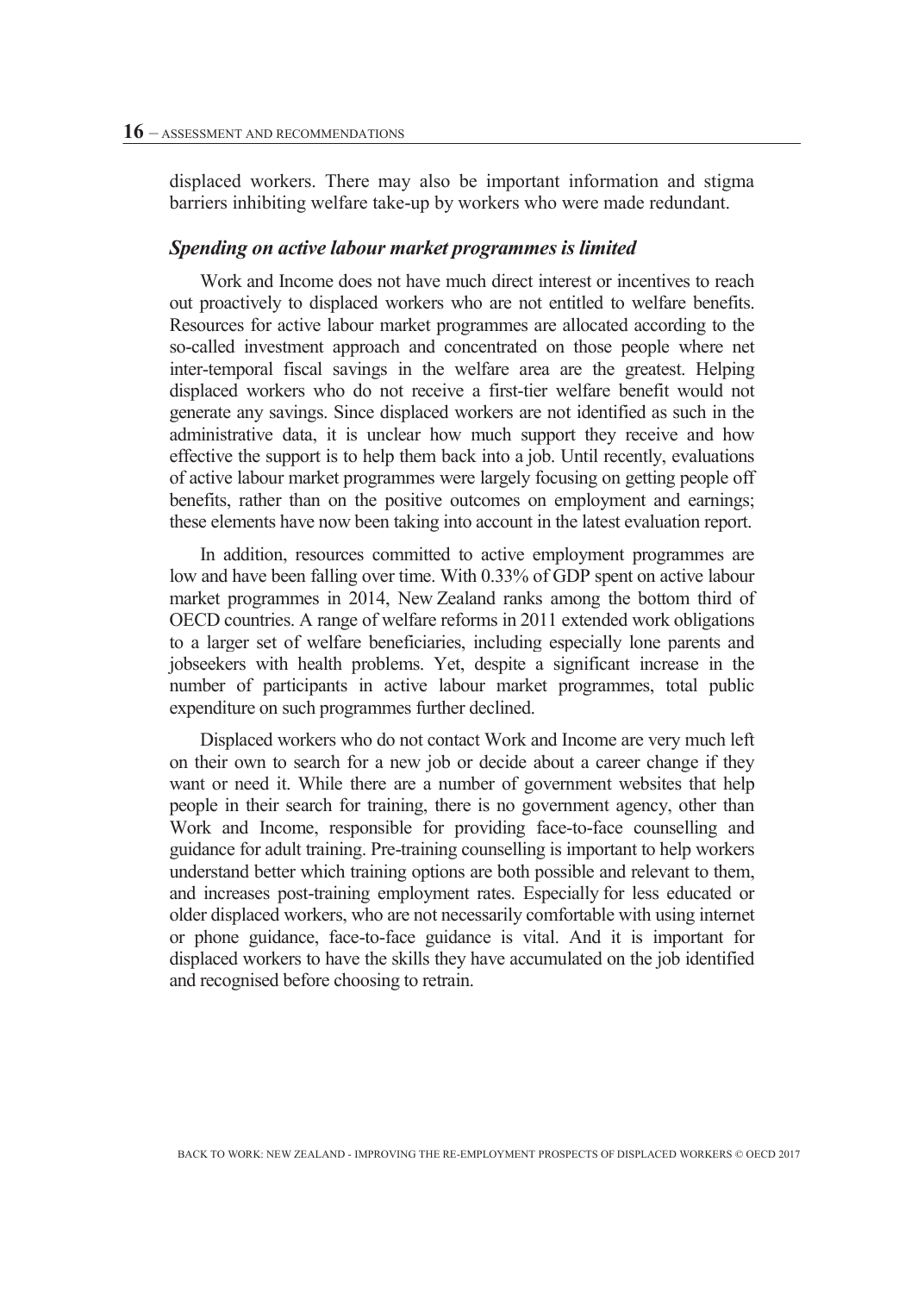## **Towards more systematic support for displaced workers**

### *Employer responsibilities should be strengthened*

As New Zealand's labour market flexibility comes with a considerable cost for displaced workers and their families, the government should explore new ways to better support these workers. While expensive intervention programmes similar to the ones used in several OECD countries are not adapted to the New Zealand context, there are other ways to improve the existing policy framework.

To start, employer responsibilities should be strengthened to generate more equality among workers and reduce the costs of displacement for the affected workers and their families. A minimum statutory notice period for all workers – potentially using a job tenure scale as is common in many OECD countries – would give displaced workers a better chance to make a successful job-to-job transition. It would allow them to prepare for their redundancy and better utilise their on-the-job contacts and skills while avoiding considerable stigma sometimes associated with unemployment. Advance notice periods also give the involved authorities more time to organise support for displaced workers, which is especially important when the impact of a redundancy is likely to be large (e.g. because of mass redundancies or multiple small-scale redundancies in smaller communities).

A well-designed mandatory public notification system for all dismissals is also needed so that the authorities can reach displaced workers early on – that is, before they are laid off. An online notification system that informs the company's trade union (if such a union exists) and the local Work and Income office could minimise the administrative costs for firms and authorities. For large redundancies, also the Ministry of Social Development could receive a signal to ensure that additional resources are freed for the local Work and Income office. To ensure the collaboration of employers, sanctions for non-compliance need to be introduced. The online notification system would require only a couple of minutes work for the involved companies, but it would give case workers the opportunity to contact all workers before their displacement (and not only those that are part of a mass dismissal), hereby increasing the chance that they turn to Work and Income for support even if they are not necessarily entitled to income support. It would also be an easy way to create a strong information base about job displacement in New Zealand, in particular for the allocation of resources according to the needs of the affected workers.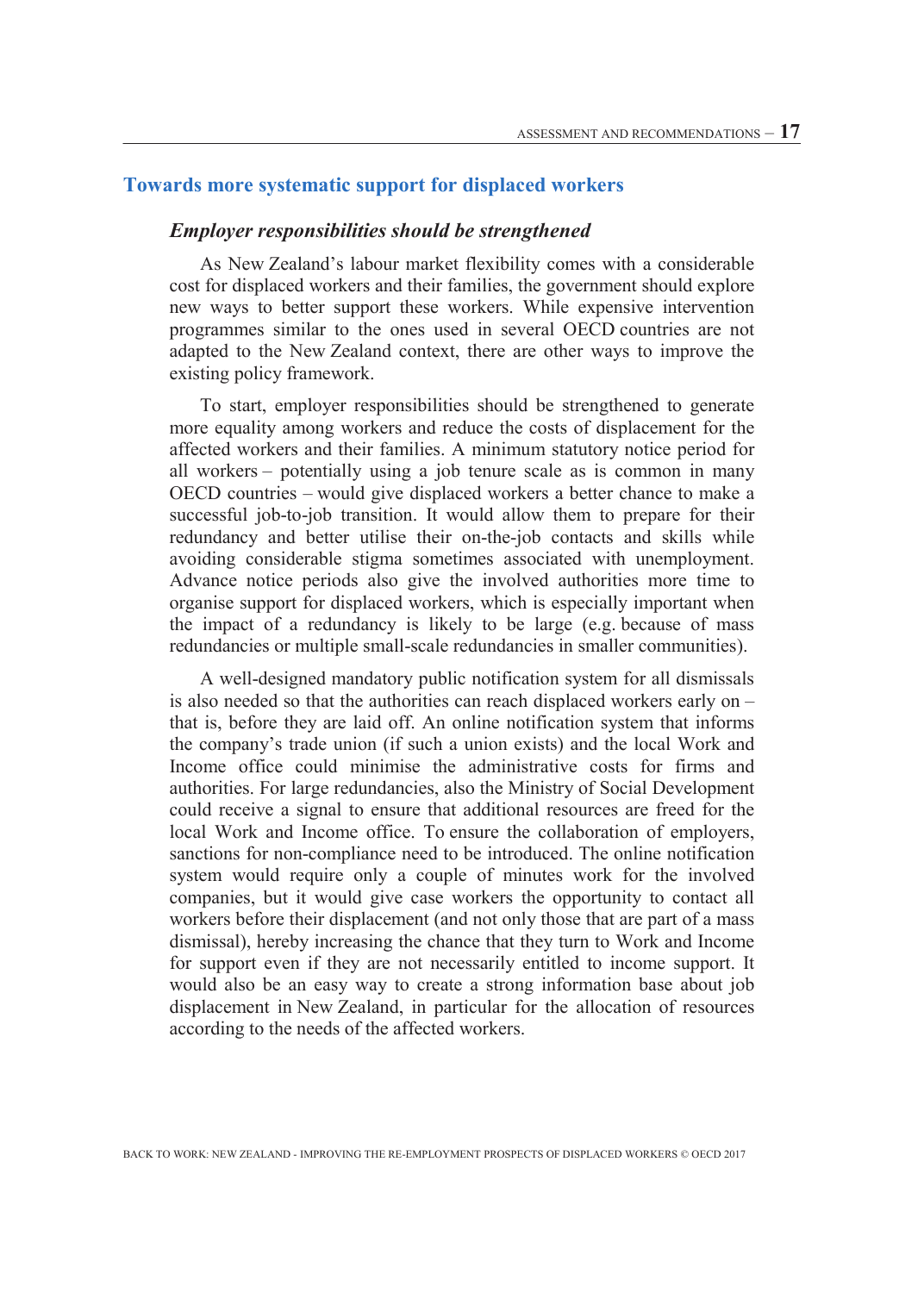## *Public support for displaced workers should improve*

The number of displaced workers who have no contact with the public employment service is high, and this high share cannot be fully explained by their ineligibility for income support. Several other reasons have been put forward, including a lack of information about the services Work and Income provides; an over-estimation of ones re-employment chances; stigma; and the belief that government services are only for the most disadvantaged groups. There is a policy merit in further examining the barriers to welfare benefit take-up and the reluctance to contact Work and Income for employment support. An overview of the extent to which private employment services are used by displaced workers would also be helpful to better understand where the gaps in employment support are.

There are a range of possible policy options to encourage non-employed workers to contact Work and Income and to ensure that local offices improve their services for a broader set of clients. First, the adequacy of welfare payments should be improved by better taking into account the rise of household costs to avoid the erosion of benefits and to improve the living standard of welfare beneficiaries. Second, Work and Income should be given (financial) incentives to assist people who are not eligible for income support, for instance by using a cost-benefit approach to employment support, rather than the current investment approach. Such approach could avoid future, possibly much higher costs by helping displaced workers while they are still closely attached to the labour market. Third, the lack of appropriate services for better-skilled workers should be addressed. The support Work and Income offers is typically targeted to assist only very disadvantaged groups – such as the long-term unemployed – and local offices do not necessarily have suitable vacancies at hand for better-skilled displaced workers. In this regard, more extensive collaboration with private employment services could be beneficial.

To prepare for any future major economic downturn, the government should also consider a more extensive short-time work scheme than the one used during the global financial crisis of 2009-10. Due to strict eligibility conditions, take-up rates of the *Job Support Scheme* were very low at the time and the overall impact on the job market was therefore marginal. Well-designed short-time work schemes have proven quite successful in many OECD countries in reducing the social costs of a temporary downturn and of the global financial crisis in particular.

## *Training guidance for adults should be strengthened*

Career advice and training guidance in the education sector are currently targeted at young people moving into the job market, while services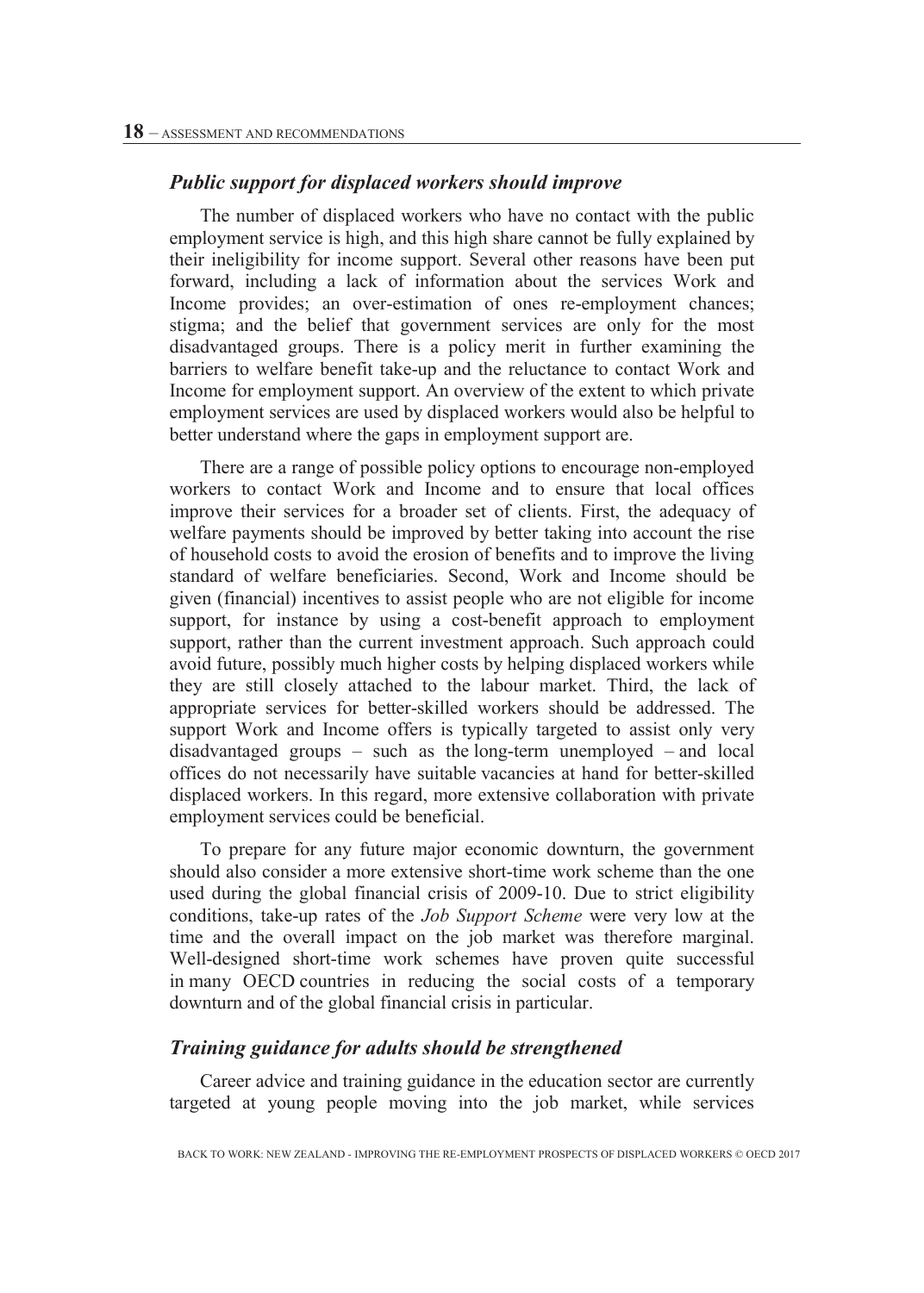available to guide adults in need of (re-)training are limited. Counselling would help people to understand which training options are both possible and relevant to them, and hereby increase post-training employment rates. Without pre-training counselling, bandwagon effects are likely to emerge, whereby people simply follow their peers. Leaving the guidance to the training providers is not optimal since they may only have an in-depth knowledge of the programmes they offer and be unaware of other training options that might be more suitable for a particular person. The government should explore ways to strengthen training counselling and career guidance for adults, including face-to-face services, and ensure that such services are easily accessible for all. Rapidly changing skill needs in the economy require a continuous effort to guide adult workers to upskill and reskill throughout their working lives.

Recognition of prior learning is of high value to displaced workers who have no or few formal qualifications but have acquired considerable skills on the job. For workers who have a limited chance to find a suitable job easily, it is important to combine the recognition of skills previously acquired on the job with individual training counselling and case management, in order to design an effective training plan that fills any gaps in their skills set that prevent them from qualifying for a suitable job. For poorly-educated displaced workers, who are often reluctant to undertake training, there is a need to raise awareness of the benefits from training and structure the training in such a way that they can perform well. For those aiming to change occupation, combining training with work experience would enhance the chances of finding a suitable job.

## *Introducing an active redundancy insurance system should be explored*

In view of the considerable economic costs of job displacement for the involved workers and their families and the lack of redundancy payment coverage for half of the workforce, the New Zealand Government may wish to strengthen the legal framework for redundancy payments and shift part of the costs of economic restructuring from workers to employers. Rather than introducing mandatory redundancy payments for all workers with minimum job tenure, New Zealand could build on recent policy initiatives and reforms in European countries that have been exploring ways to turn voluntary redundancy payment into a mandatory and more active allowance used to promote job-to-job flows. Instead of using the redundancy compensation as a way to dissuade employers to displace their workers too quickly and to compensate workers for loss of human capital, the idea behind more active payments is to encourage reintegration and retraining for displaced workers in need of support. The value of a redundancy support scheme combined with active labour market assistance was already put forward by the Public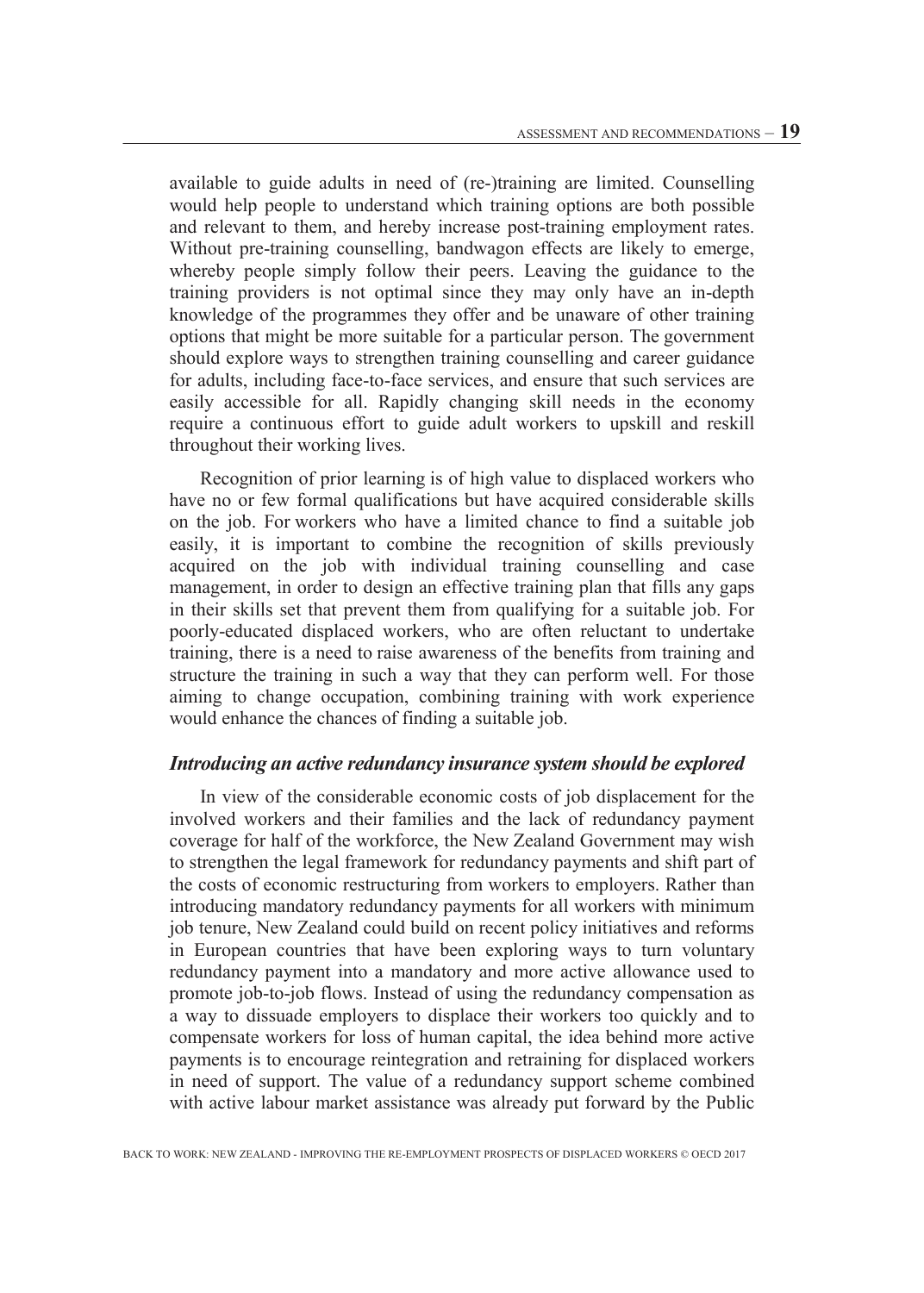Advisory Group on Restructuring and Redundancy in 2008 in their analysis of the adequacy of the redundancy law and provisions in New Zealand.

With one in ten employees in temporary jobs and the changing nature of work due to demographic shifts, globalisation and new technologies, a new redundancy insurance system should explore ways to cover all workers, irrespective of their individual work contract. For instance, New Zealand could opt for a system funded by a payroll-based levy that does not differ across employment types and contracts, so that workers with fixed-term and casual contracts are fully covered if employment durations warrant it. In addition, an active redundancy insurance scheme would provide an easy way to reach displaced workers early on, ideally before the actual dismissal takes place, to ensure that they have access to employment support if needed. All displaced workers can be informed about the existing employment services and be referred to the relevant services if needed. With such a system, there would no longer be a need to introduce the mandatory notification system proposed earlier.

The government could explore different ways to operate such an integration-oriented redundancy pay system. The obvious candidate to administer such redundancy insurance is Work and Income, the main public institution providing employment support. However, the small share of displaced workers actually contacting Work and Income and the lack of appropriate services for better-skilled workers speak against this solution, amongst other reasons. An alternative candidate for managing the active redundancy pay system is the Accident Compensation Corporation (ACC). The ACC already has a levy-based system in place and excels in supporting firms and workers to facilitate a fast reintegration of workers after a work accident. The ACC is also perceived as an institution for all workers and not only for disadvantaged ones, as opposed to Work and Income.

Regardless of the institution chosen, New Zealand can learn from policy initiatives in other OECD countries, like the *Rapid Re-employment and Training Service* in Ontario (Canada) and the Job Security Councils in Sweden. While these systems cannot be directly applied to New Zealand – for instance, given the heavy reliance on social partners in Sweden – there are elements in both systems that can be of interest to New Zealand.

While marking a major change, introducing a levy-based redundancy insurance system in New Zealand would not have to come with major additional costs for employers, at least not for most of them. Many workers in New Zealand already are entitled to redundancy pay and often at generous levels. A main objective of the proposed system would be to provide a level-playing field for all displaced workers, rather than supporting some workers generously and others – often those in need of support – not at all. The advantage of a levy-based system is that it collectivises dismissal risks and reduces the financial impact of dismissals on smaller employers.